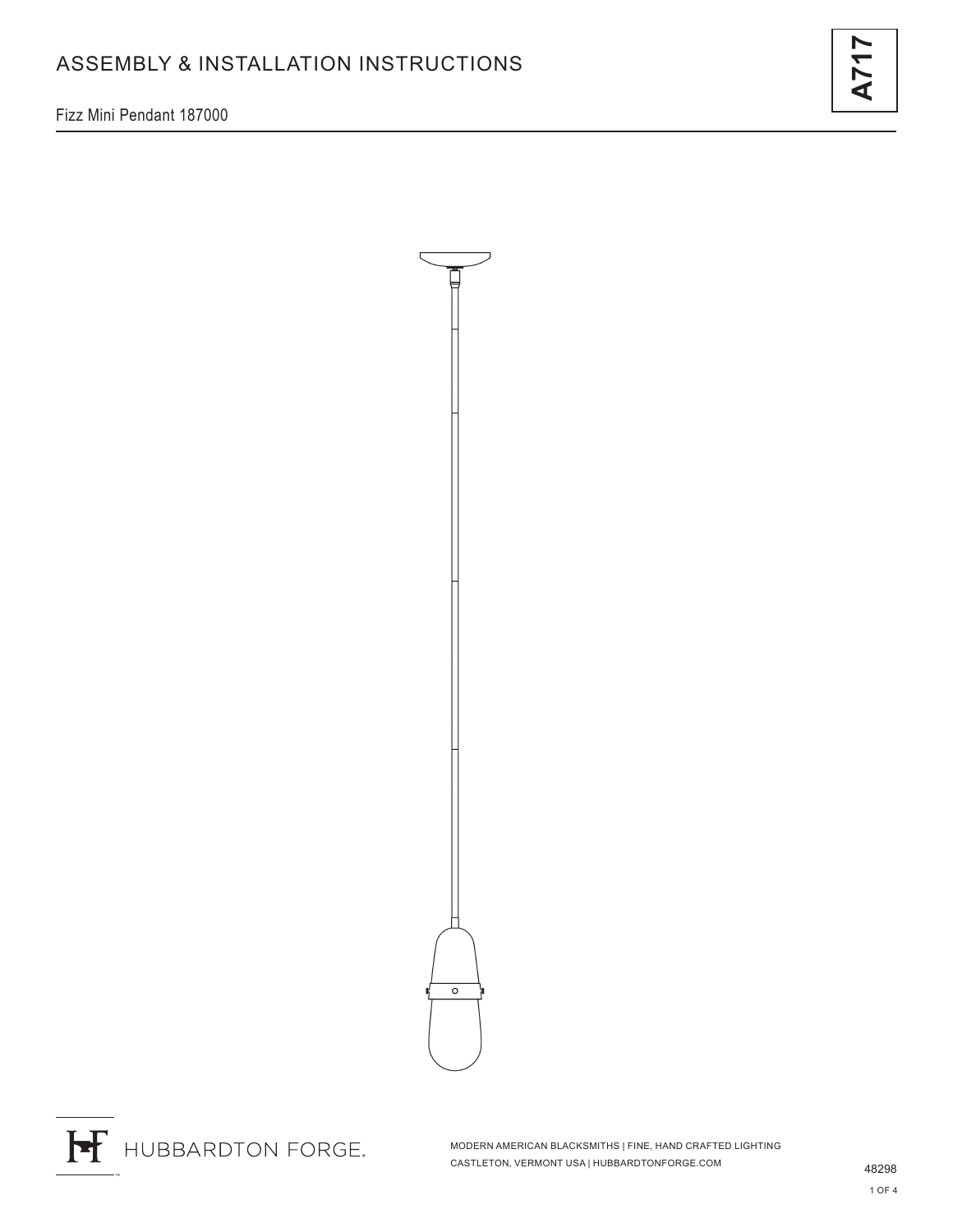#### **Component Parts**

- **A Fixture**
- **B Fixture Coupling**
- **C Crossbar**
- **D Jam Nut**
- **E Threaded Nipple**
- **F Ground Screw**
- **G Canopy Ring**
- **H Canopy**
- **I Swivel**
- **J 3" Fixture Pipe (1)**
- **K 6" Fixture Pipe (1)**
- **L 12" Fixture Pipe (3)**
- **M Stem Nipple (6)**
- **N Thumb Screws**
- **O Bulb (not included)**
- **P Glass**

H HUBBARDTON FORGE.

**A717**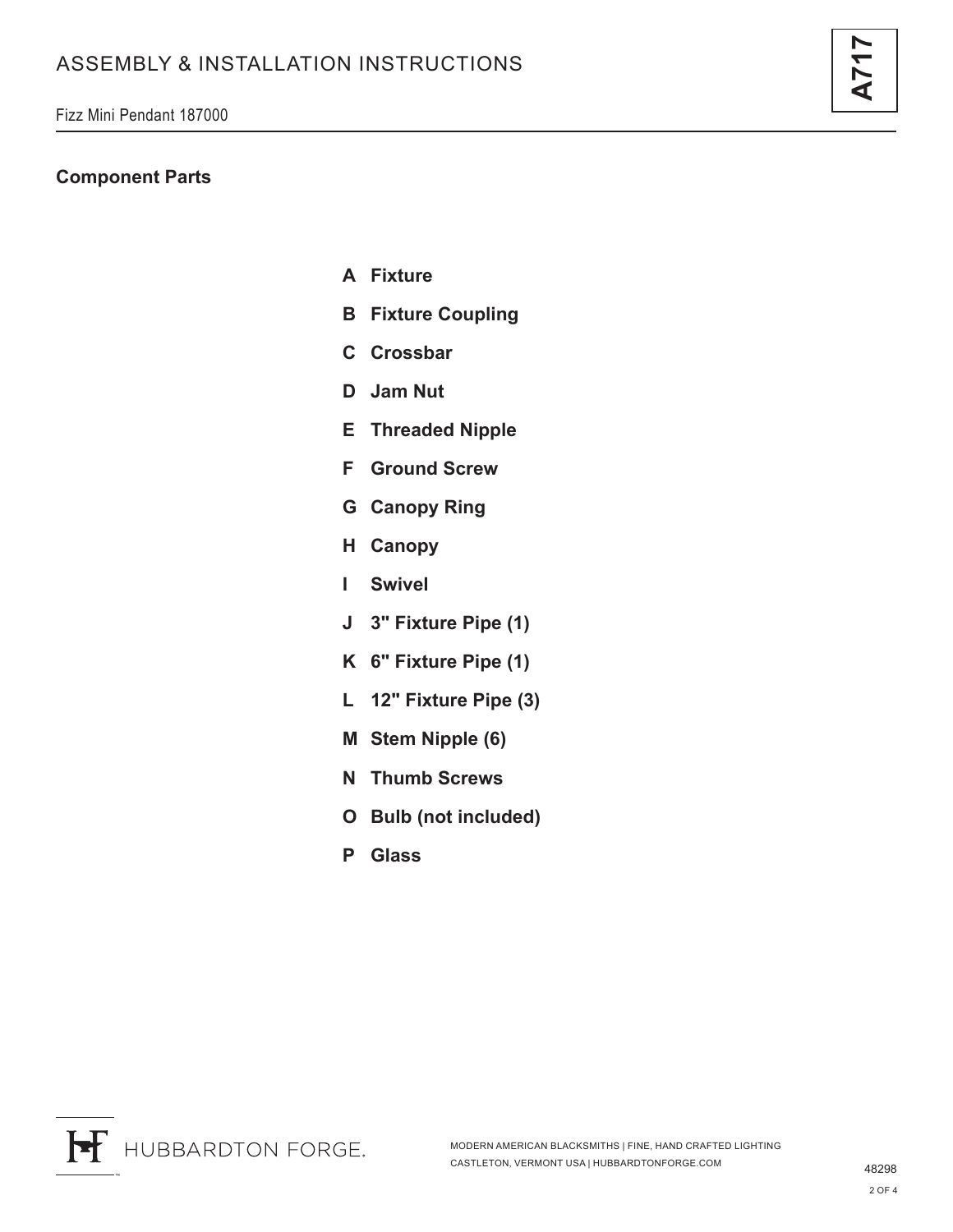## Fizz Mini Pendant 187000

**CAUTION:** *FAILURE TO INSTALL THIS FIXTURE PROPERLY MAY RESULT IN SERIOUS PERSONAL INJURY OR DEATH AND PROPERTY DAMAGE.* We recommend installation by a licensed electrician. This product must be installed in accordance with applicable installation code(s), by a person familiar with the construction and operation of the product and the hazards involved.\*

Caution: Do not exceed maximum wattage noted on fixture. Use only recommended bulbs with fixture.

Please Note: After installation extra hardware and accessories are possible due to our kits are used on multiple products and options.

### **To Install Fixture** *(Figure 1) on following page*

**CAUTION:** BE SURE POWER IS OFF AT THE MAIN BREAKER BOX PRIOR TO INSTALLATION.

- 1. Carefully unpack fixture (A) from the carton.
- 2. Thread jam nut (D) and crossbar (C) onto threaded nipple (E) with ground screw (F) facing towards swivel (I); leave both parts loose.
- 3. Using two machine screws (not provided), temporarily fasten crossbar (C) to the electric box.

**NOTE:** A NEW ELECTRIC BOX COMES WITH SCREWS. WHEN REPLACING A FIXTURE, RETAIN THE EXISTING SCREWS FOR USE WITH THE NEW FIXTURE.

- 4. Adjust the length of threaded nipple (E) in crossbar (C) so that canopy ring (G) will hold canopy (H) against the ceiling with no threads showing for best appearance. When the correct adjustment is established, tighten jam nut (D) against crossbar (C) to secure the adjustment.
- 5. Remove crossbar (C) from the electrical box and proceed with the assembly instructions.
- 6. Locate fixture pipes (J, K, L), fixture (A) and stem nipples (M). Nipples (M) can be found in the kit bag.
- 7. Provided are multiple fixture pipes in three different lengths. Choose the combination that will acheive the overall height desired. Refer to the table below to determine the pipes required to reach the desired overall height. Once you have determined the components necessary, feed the wires that exit fixture coupling (B) through the individual components and thread pipes and couplings together. Wires will slip easier through loose components than through pipes and couplings that are pre-assembled. Once wires are run, apply thread locking compound to all the connection points and assemble the pipes and nipples.

|                               |              | <b>Overall Height of Fixture</b> |      |      |      |      |      |      |      |      |      |      |      |      |      |      |      |
|-------------------------------|--------------|----------------------------------|------|------|------|------|------|------|------|------|------|------|------|------|------|------|------|
|                               |              | 13.5                             | 16.5 | 19.5 | 22.5 | 25.5 | 28.5 | 31.5 | 34.5 | 37.5 | 40.5 | 43.5 | 46.5 | 49.5 | 52.5 | 55.5 | 58.5 |
| ਿੱਹ।<br>.은<br>$=$<br>௨<br># ⊄ | 3" Pipe (J)  |                                  |      |      |      |      |      |      |      |      |      |      |      |      |      |      |      |
|                               | 6" Pipe (K)  |                                  |      |      |      |      |      |      |      |      |      |      | -    |      |      |      |      |
|                               | 12" Pipe (L) |                                  |      |      |      |      |      |      |      |      |      |      |      |      |      |      |      |

**NOTE:** APPLICATION OF THE THREAD LOCKING COMPOUND IS NECESSARY TO PREVENT THE PIPE FROM LOOSENING DURING REGULAR MAINTENANCE AND CLEANING OF THE FIXTURE. BE CERTAIN TO APPLY THE COMPOUND.

- 8. Carefully slide canopy ring (G) and canopy (H) over wires and fixture pipes (J, K, L) until they rest on fixture (A).
- 9. Slip wires from the fixture (A) through assembled swivel (I) and thread swivel onto final pipe. It may be neccesary to remove a nipple (M) for this to work on shorter overall fixture heights.
- 10. Refer to instructions on next page to continue installation.